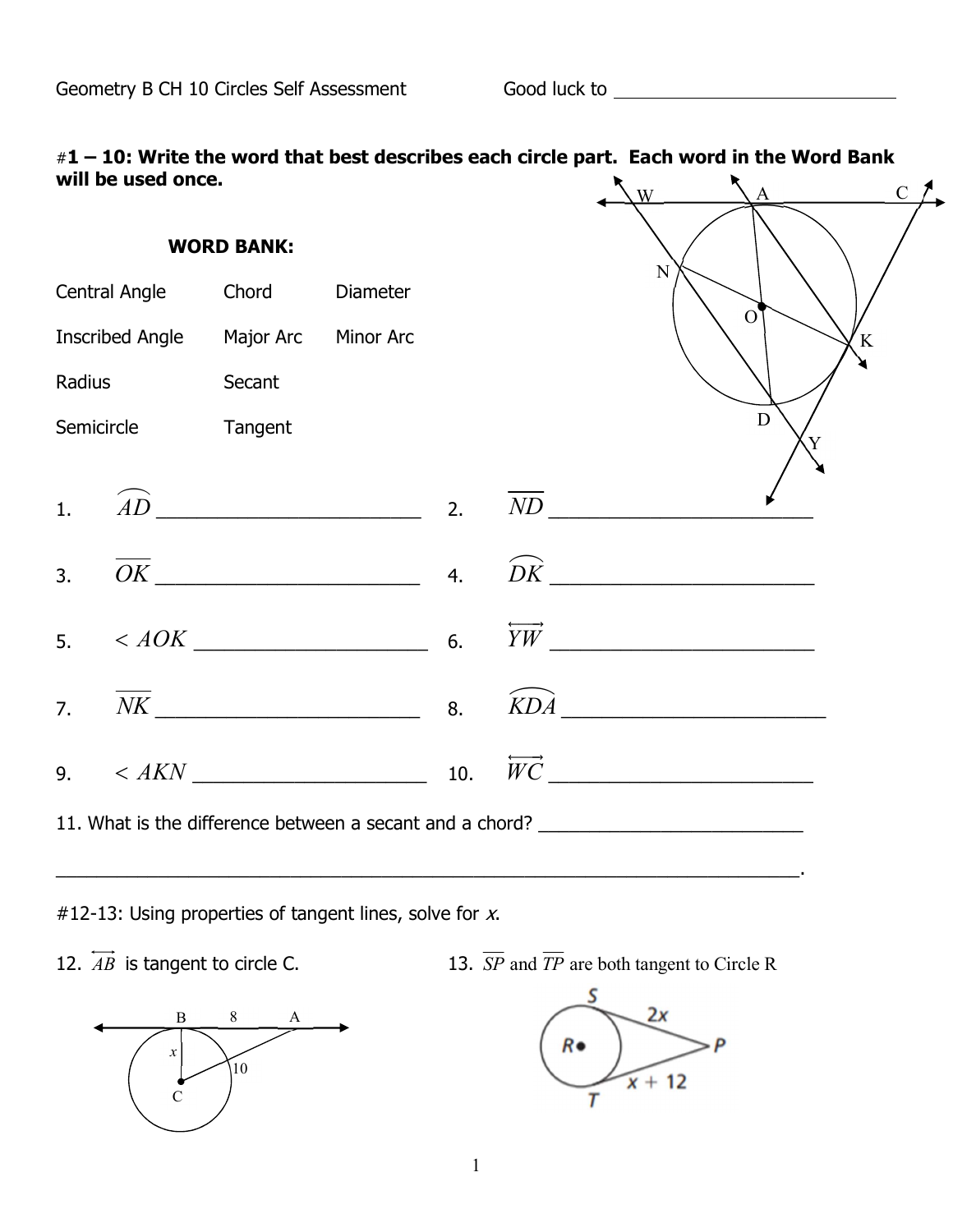14. What is a tangent line and how can you verify that a line is tangent to a circle?  $\overline{\phantom{a}}$ 

\_\_\_\_\_\_\_\_\_\_\_\_\_\_\_\_\_\_\_\_\_\_\_\_\_\_\_\_\_\_\_\_\_\_\_\_\_\_\_\_\_\_\_\_\_\_\_\_\_\_\_\_\_\_\_\_\_\_\_\_.

In Exercises 14 and 15, tell whether  $\overline{AB}$  is tangent to  $\odot c$ . Explain your reasoning.

14. Yes/No Why:\_\_\_\_\_\_\_\_\_\_\_\_\_\_\_\_\_\_\_\_\_ 15. Yes/No Why:\_\_\_\_\_\_\_\_\_\_\_\_\_\_\_\_\_\_\_\_\_





16. Given AB is tangent to circle C:

Solve for r. (Use FOIL method)



## #17-21: Find the indicated measure or length.



22. Using the picture above, state if the arc is a Major Arc, Minor Arc, or Semi Circle:

AC \_\_\_\_\_\_\_\_\_\_\_\_\_\_\_ AB \_\_\_\_\_\_\_\_\_\_\_\_\_\_\_ DFC \_\_\_\_\_\_\_\_\_\_\_\_\_\_\_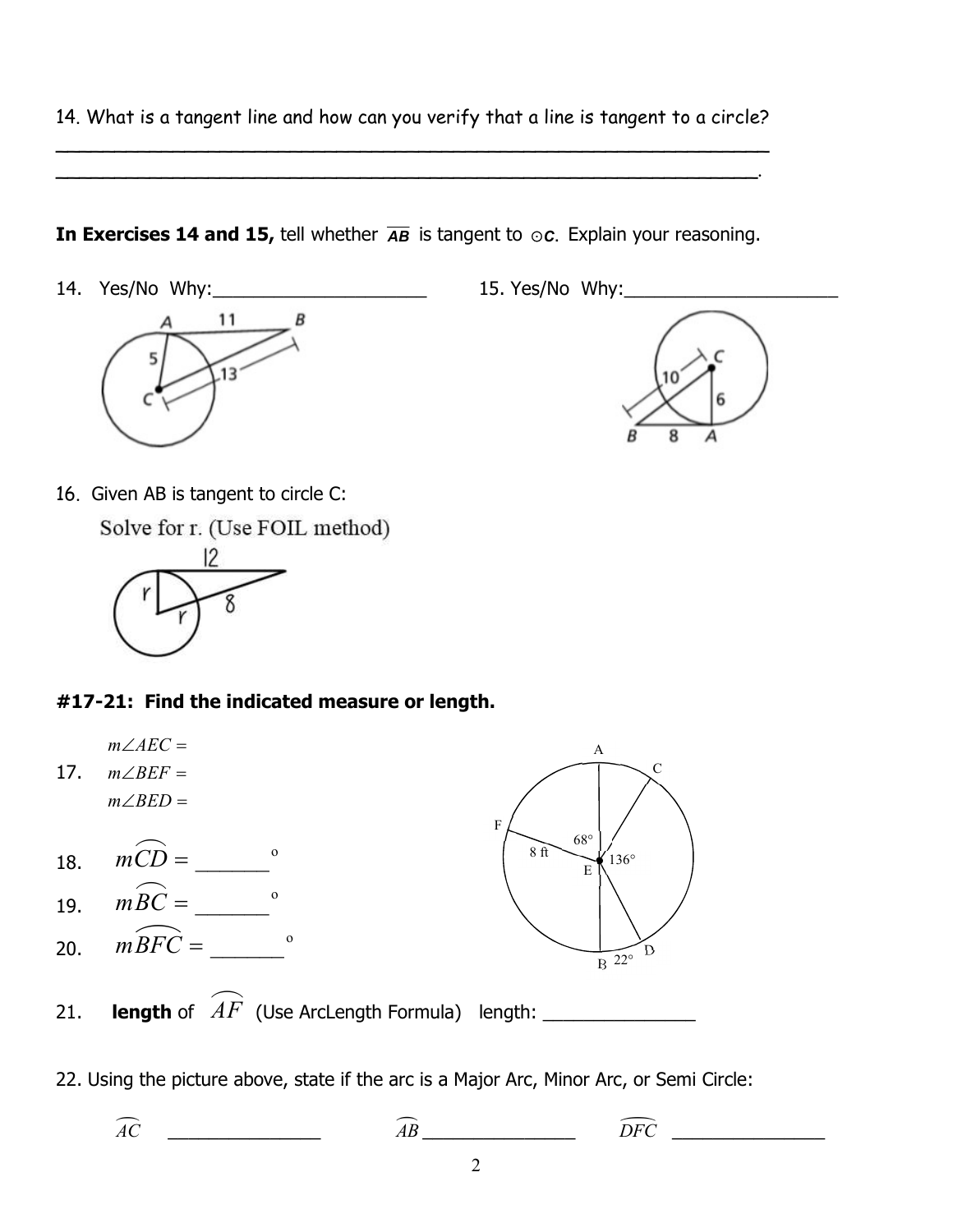## #23-28: Solve for the variable(s).



- 29. If the diameter of a circle is 22 cm, what is the radius of the circle?  $r =$
- 30. Solve for all central angles in the circle in the diagram below.  $\overline{J}$



31. What is the difference between an inscribed angle and a central angle? You may draw a picture to demonstrate.

32. In the diagram of  $\odot U$ , which congruence relation is *not* necessarily true?

- **A.**  $\overline{PQ} \cong \overline{QN}$  **B.**  $\overline{NL} \cong \overline{LP}$
- **C.**  $\widehat{MN} \cong \widehat{MP}$  **D.**  $\widehat{PN} \cong \widehat{PL}$

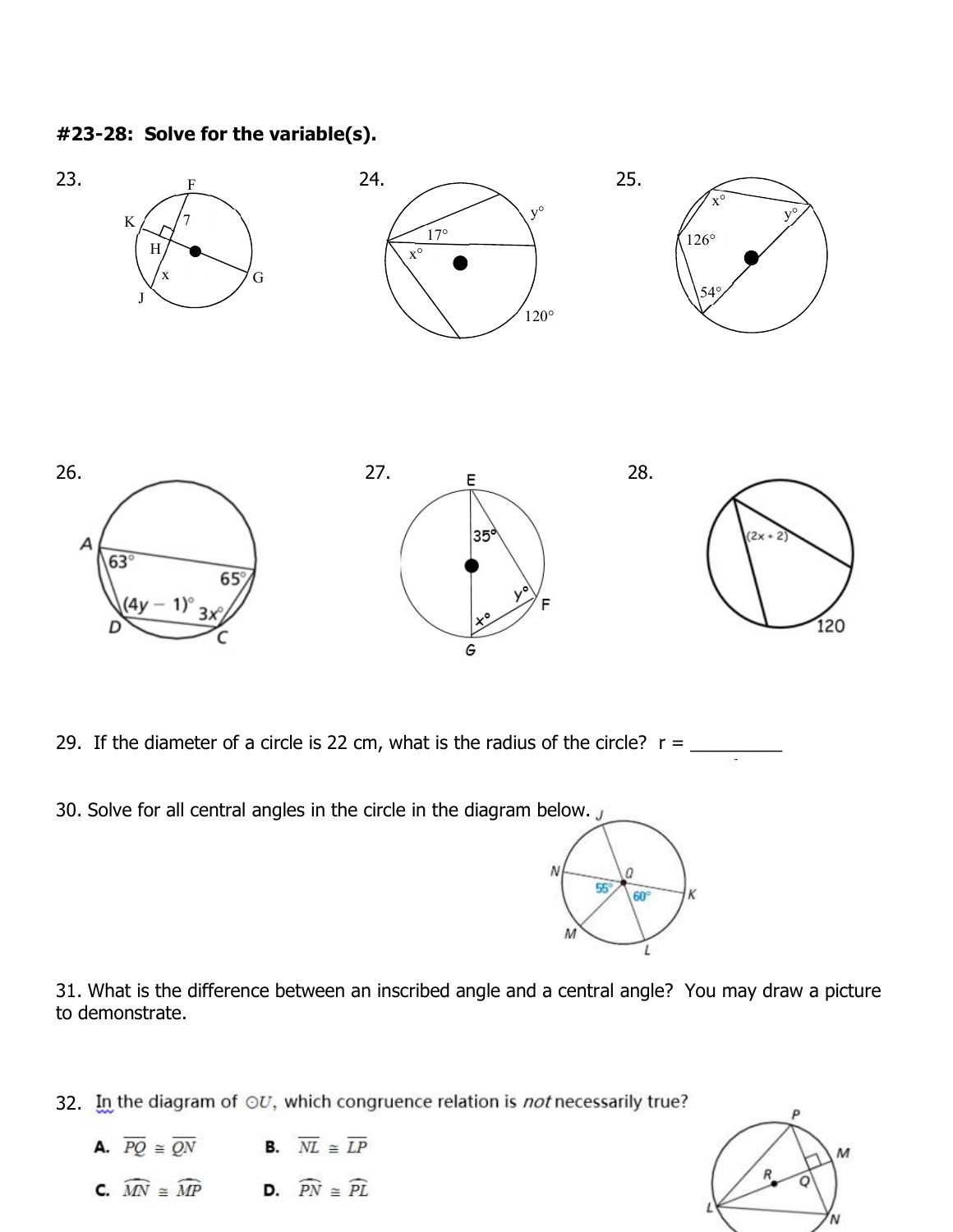33. Use the circle to answer the questions below.



#34-35: EQUATION of a Circle:  $(x-h)^2 + (y-k)^2 = r^2$ 

## Graph the circle and provide center and radius.



36. Write the equation of the circle with center of  $(-5, 3)$  and diameter of 10  $\sim$ AND graph the circle.



#37-38: Write the standard equation of the circle with the given center and radius.

37. center (-5, 0) radius 6 38. center (-3, -4) radius 11